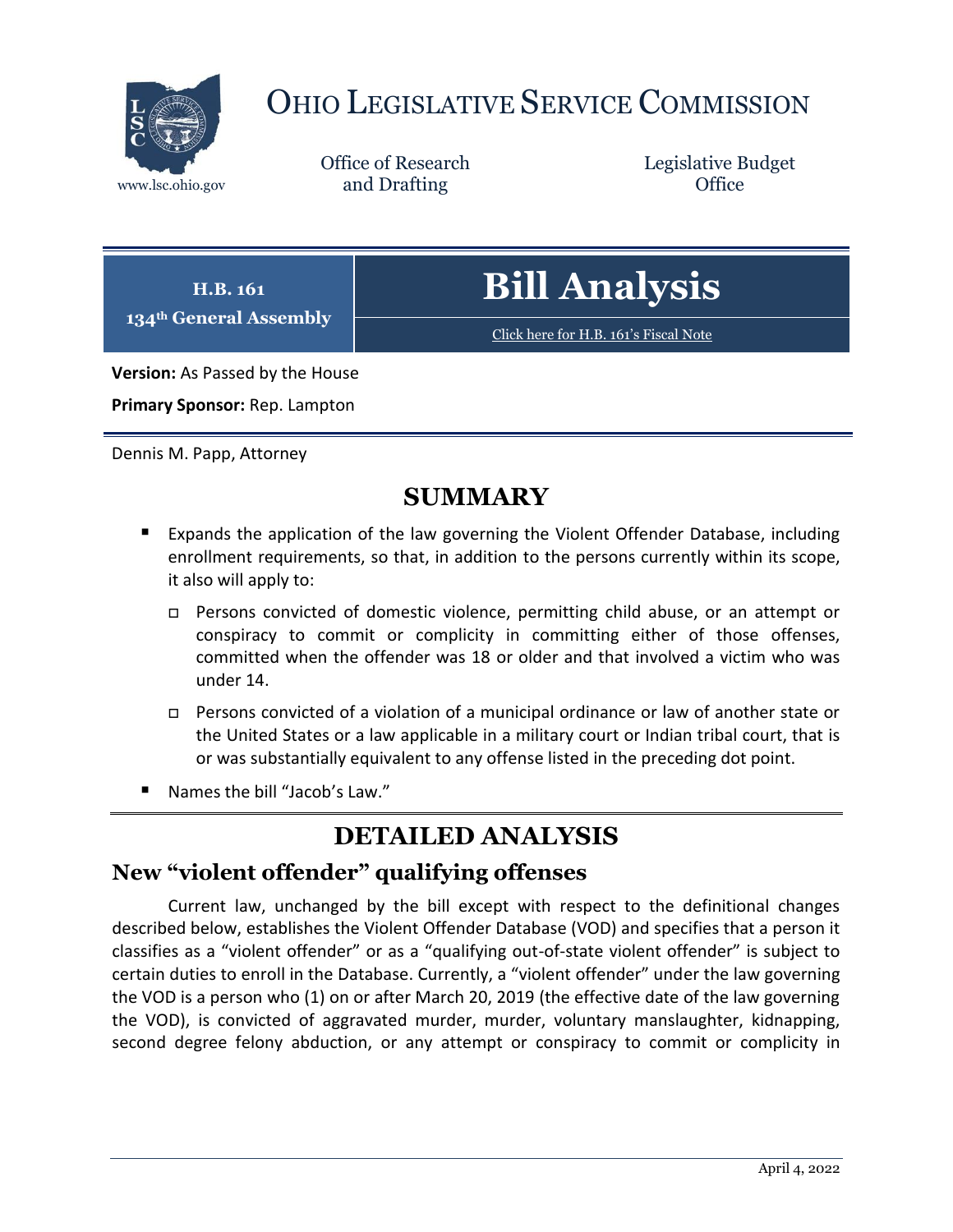committing any of those offenses, or (2) on that date has been convicted of any of those offenses and is serving a term of confinement for the offense. <sup>1</sup> Currently, an "out-of-state violent offender" under that law is a person who is convicted, or has been convicted, of a violation of any existing or former municipal ordinance or law of another state or the United States, or any existing or former law applicable in a military court or in an Indian tribal court, that is or was substantially equivalent to any offense listed in clause (1) of the definition of "violent offender" and a "qualifying out-of-state violent offender" is an out-of-state violent offender who is aware of the existence of the VOD.<sup>2</sup>

# **Definition of "violent offender"**

The bill, entitled "Jacob's Law," adds all of the following to the VOD law classification of "violent offender," with the changes taking effect six months after the bill's effective date:<sup>3</sup>

- A person who on or after March 20, 2019, is convicted of any of the following offenses when the offender was age 18 or older and that involved a victim who was under age 14 at the time of the offense:
	- Domestic violence:
	- □ Permitting child abuse;
	- Any attempt or conspiracy to commit or complicity in committing any of the above offenses.
- A person who, on March 20, 2019, has been convicted of any of the above offenses when the offender was 18 years old or older and that involved a victim who was under 14 years old at the time of the offense and is serving a term of confinement for that offense, or a person who attempts to commit, conspires to commit, or is complicit in committing any of those offenses.

# **Definition of "out-of-state violent offender"**

The bill does not modify the current classification of "out-of-state violent offender," but its expansion of the "violent offender" classification described above affects the categories of offenders under the out-of-state violent offender classification. As a result of the expansion: (1) an "out-of-state violent offender" also includes a person who is convicted, or has been convicted, of a violation of any existing or former municipal ordinance or law of another state or the United States, or any existing or former law applicable in a military court or in an Indian tribal court, that is or was substantially equivalent to any of the offenses the bill adds to the violent offender classification, and (2) a "qualifying out-of-state violent offender" also includes

 $1$  R.C. 2903.41(A).

 $2$  R.C. 2903.41(C) and (D).

 $3$  R.C. 2903.41(A)(1)(b) and (2) and Sections 3 and 4.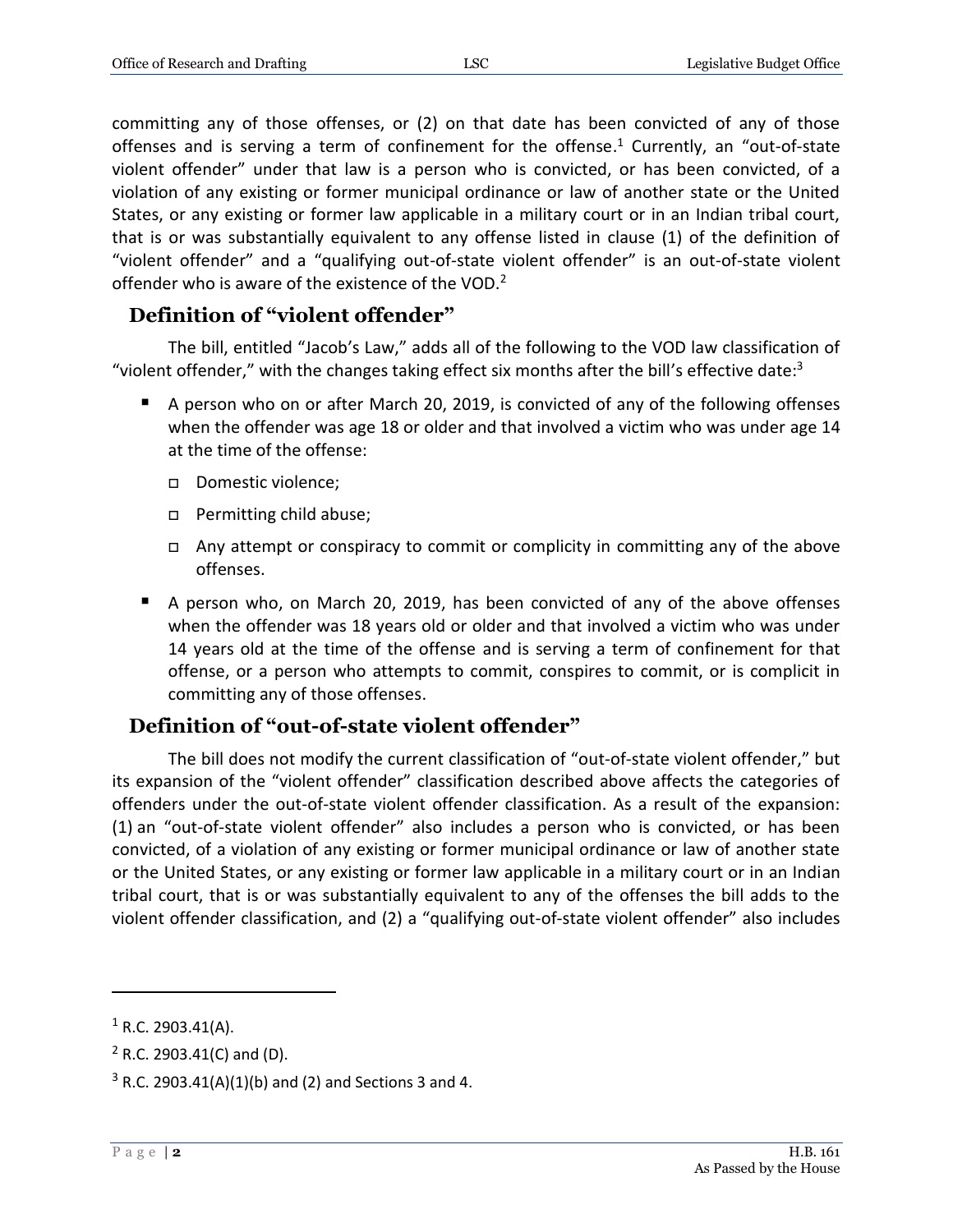an out-of-state violent offender described in clause (1) of this paragraph who is aware of the existence of the VOD.<sup>4</sup>

# **Effect of the violent offender classification**

Under continuing law governing the VOD, persons convicted of offenses that classify them as "violent offenders," including those added by the bill, and persons convicted of offenses that classify them as "out-of-state violent offenders" and "qualifying out-of-state violent offenders" may be subject to a number of enrollment duties.

#### **Determination of violent offenders' duties – presumption, notice, and rebuttal mechanism**

For each person who is classified a violent offender, continuing law creates a rebuttable presumption that the violent offender is required to enroll in the VOD with respect to the offense that so classifies the person. A violent offender is also presumed to have a duty to enroll, duty to reenroll, and duty to provide notice of a change of address (VOD duties) with respect to the qualifying offense for ten years after the offender initially enrolls. Each violent offender must be notified of the presumption, the right to file a motion to rebut the presumption, the procedure regarding the motion, and the effect of a rebuttal or denial of a rebuttal. $<sup>5</sup>$  Continuing law includes a detailed procedure that applies when a violent offender</sup> files a rebuttal motion:<sup>6</sup>

- If an offender does not file a motion, the offender will have VOD duties (the duties to enroll, to reenroll, and to provide notice of a change of address) with respect to the offense;
- If an offender files a motion and at the hearing does not satisfy the specified criteria for rebuttal, the court must issue an order specifying that the offender has VOD duties with respect to the offense;
- If an offender files a motion and at the hearing satisfies the specified criteria for rebuttal, the court will continue the hearing to consider specified factors to determine whether the offender, notwithstanding the rebuttal, should have VOD duties imposed. If the court, after considering the factors, determines that the offender should have VOD duties, the court must issue an order specifying that the offender has VOD duties with respect to the offense; absent such a determination, the court must issue an order specifying that the offender has no VOD duties with respect to the offense.

<sup>4</sup> R.C. 2903.41(C) and (D).

 $5$  R.C. 2903.41(H), and R.C. 2903.42(A), not in the bill.

 $6$  R.C. 2903.42(A)(3), (A)(4), and (B), not in the bill.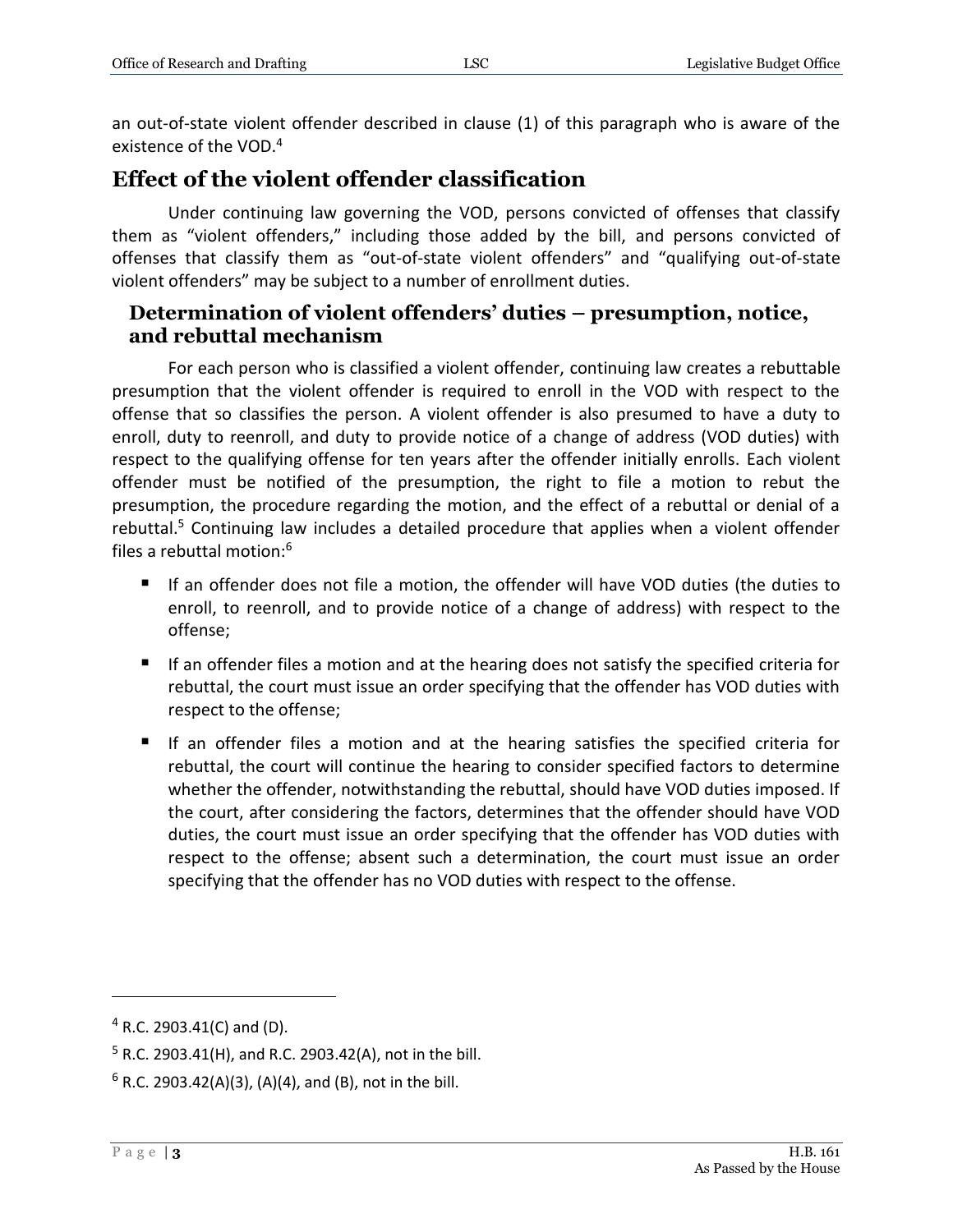#### **Determination of qualifying out-of-state violent offenders' duties – presumption and rebuttal mechanism**

For each person who is classified a qualifying out-of-state violent offender, continuing law creates a rebuttable presumption that the offender is required to enroll in the VOD with respect to the offense that so classifies the person. The person is also presumed to have all VOD duties with respect to that offense for ten years after the offender initially enrolls. Continuing law authorizes an out-of-state violent offender to file a motion to rebut the presumption and includes a detailed procedure that applies when an offender files a rebuttal motion. The procedures and outcomes are similar to, and parallel, those described above in "**Determination of violent offenders' duties – presumption, notice, and rebuttal mechanism**" regarding a violent offender's duties.<sup>7</sup>

# **Enrollment duties**

#### **Duty of violent offenders and out-of-state violent offenders**

Continuing law requires each violent offender who has VOD duties to enroll in the VOD personally with the sheriff of the county in which the offender resides or that sheriff's designee. A violent offender who receives notice before release from confinement must enroll within ten days after release, unless the offender is being transferred to the custody of another confinement institution. The violent offender is not required to enroll prior to release. A violent offender with VOD duties who is not sentenced to a term of confinement must enroll within ten days after the sentencing hearing.<sup>8</sup>

Continuing law requires each qualifying out-of-state violent offender who has VOD duties to enroll in the VOD personally with the sheriff of the county in which the out-of-state violent offender resides or that sheriff's designee within ten days after residing in Ohio for either (1) more than three consecutive days after the offender becomes aware of the VOD and has the duty, or (2) an aggregate period of 14 or more days in a calendar year, after becoming aware of the VOD and having the duty.<sup>9</sup>

#### **Manner of enrollment**

An offender who has VOD duties must obtain from the sheriff or sheriff's designee a copy of an enrollment form prescribed by the AG, complete and sign the form, and return it together with fingerprints, palm prints, and a photograph.<sup>10</sup>

The VOD enrollment form must include all of the following information: $11$ 

 $7$  R.C. 2903.42(H) and R.C. 2903.421(A) to (D), not in the bill.

<sup>8</sup> R.C. 2903.43(A), not in the bill.

<sup>&</sup>lt;sup>9</sup> R.C. 2903.43(B), not in the bill.

 $10$  R.C. 2903.43(C)(1) and (3), not in the bill.

<sup>&</sup>lt;sup>11</sup> R.C. 2903.43(C)(2), not in the bill.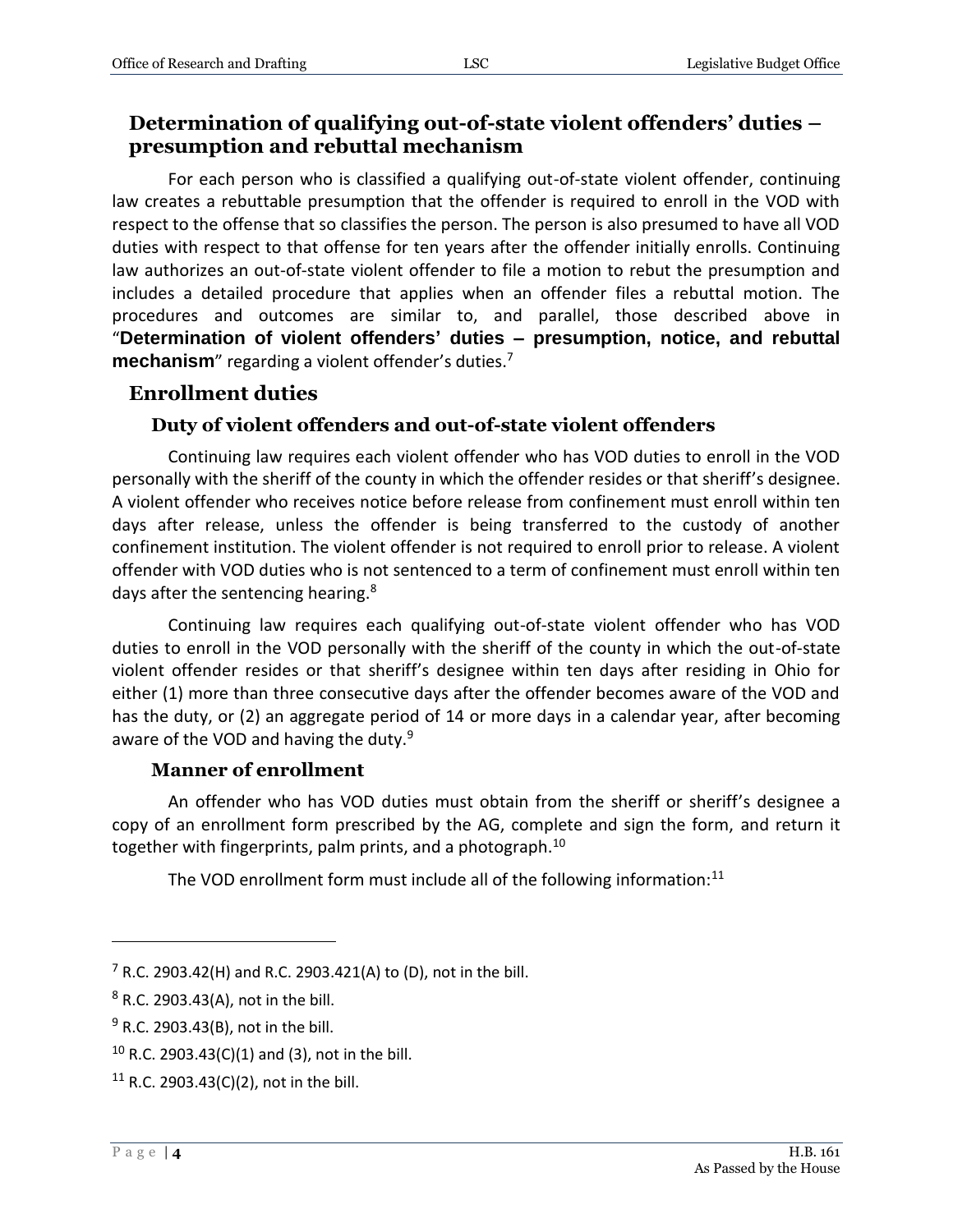- The offender's full name, any alias used, and residence address;
- The offender's Social Security number;
- Any driver's license number, commercial driver's license number, or state identification card number issued to the offender by Ohio or another state;
- The offense of which the offender was convicted;
- The name and address of any place where the offender is employed and of any school or institution of higher education that the offender is attending;
- The identification license plate number of each vehicle owned or operated by the offender or registered in the offender's name, the vehicle identification number of each vehicle, and a description of each vehicle;
- A description of any scars, tattoos, or other distinguishing marks on the offender.

#### **Reenrollment duty and manner of reenrollment**

Under continuing law, each offender who has VOD duties must reenroll in the VOD annually, in person, with the sheriff of the county in which the offender resides, or with that sheriff's designee, within ten days prior to the anniversary of the calendar date on which the offender initially enrolled. The duty to reenroll remains in effect for the entire ten-year enrollment period of the offender. The enrollee must reenroll by completing, signing, and returning to the sheriff or designee a copy of the enrollment form prescribed by the AG, amending any information that has changed since the last enrollment, and providing any additional enrollment information required by the AG. The sheriff or designee with whom the offender reenrolls must obtain a new photograph of the offender annually at reenrollment. Additionally, if the offender's most recent enrollment or reenrollment was in a different county, the offender must provide written notice of the change of address to the sheriff or designee where the offender previously resided.<sup>12</sup>

#### **Termination of VOD duties**

Under continuing law, VOD duties terminate on the expiration of an offender's ten-year enrollment period. The enrollment period may be extended indefinitely by the court, if the prosecutor files a motion for extension and the court makes specified findings.<sup>13</sup> If the court extends an offender's VOD duties, the offender may file a motion once every five years in the common pleas court where the offender resides to terminate the extended VOD duties and the court, under certain circumstances, can issue an order that grants the motion.<sup>14</sup>

 $12$  R.C. 2903.43(D)(1), not in the bill.

<sup>13</sup> R.C. 2903.43(D)(2), not in the bill.

<sup>&</sup>lt;sup>14</sup> R.C. 2903.44(A) and (F), not in the bill.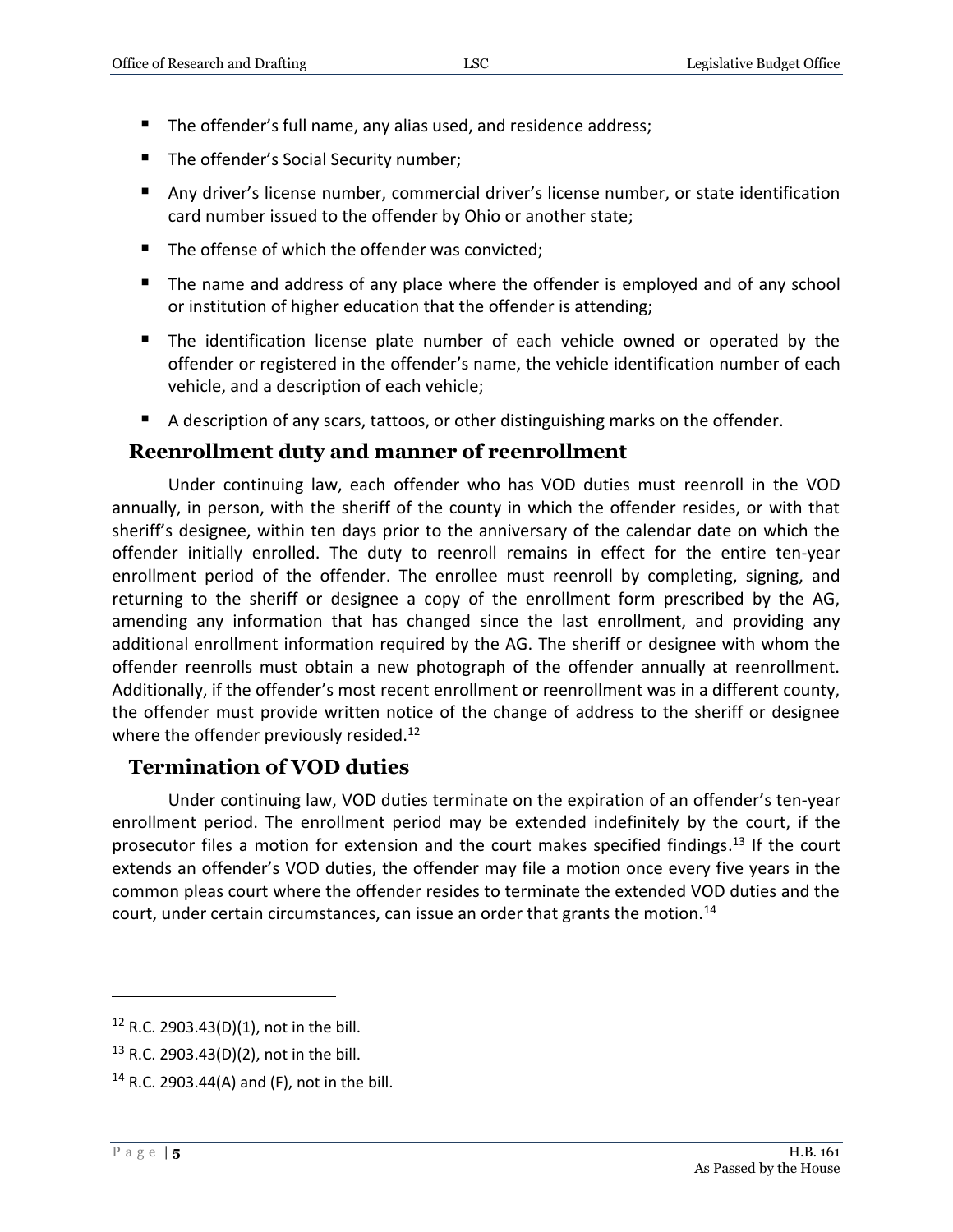## **Duty to notify sheriff of change of address**

Continuing law specifies that each offender who has VOD duties must notify the sheriff with whom the offender most recently enrolled or reenrolled or that sheriff's designee within three business days of a change to the offender's residence address, employment address, or school or institution of higher education address.<sup>15</sup>

## **Sheriff's duties, access to information provided, and operation of Database**

Under continuing law, after an offender who has VOD duties enrolls or reenrolls in the VOD, the sheriff or a designee must forward the offender's form, photograph, fingerprints, palm prints, and other materials to the Bureau of Criminal Identification and Investigation (BCII) in accordance with forwarding procedures the Attorney General has adopted. BCII includes the forwarded information and materials in the VOD, which BCII has established and maintains. Subject to a few limited exceptions (e.g., Social Security number, driver's license number, information when the offender shows a valid fear for safety, etc.) any statements, information, photographs, fingerprints, or materials provided by an offender with VOD duties that are in a sheriff's possession are public records open to inspection under Ohio's Public Records Law. The VOD is available to federal, state, and local law enforcement officers, but it is not a public record under the Public Records Law.<sup>16</sup>

# **Prohibition and penalty for failure to enroll or reenroll**

Continuing law prohibits an offender who has VOD duties from recklessly failing to enroll, reenroll, or notify the sheriff or sheriff's designee of a change of address during the tenyear enrollment period or extended enrollment period. A violation of the prohibition is a fifth degree felony. If an offender who violates the prohibition is on parole or subject to a community control sanction, one or more post-release control sanctions, or any other type of supervised release at the time of the violation, the violation constitutes a violation of the terms and conditions of the community control sanction, parole, post-release control sanction, or other type of supervised release.<sup>17</sup>

An offender being sentenced for failure to comply with VOD duties is eligible for the Targeting Community Alternatives to Prison (T-CAP) program, meaning that any term of confinement imposed for the offense would be served in a local correctional facility. Generally, a person convicted of a fifth degree felony otherwise is ineligible for T-CAP if previously convicted of a felony offense of violence.<sup>18</sup>

<sup>15</sup> R.C. 2903.43(E), not in the bill.

<sup>16</sup> R.C. 2903.43(F)(1) to (3).

<sup>17</sup> R.C. 2903.43(I), not in the bill.

 $18$  R.C. 2929.34(B)(3)(d), not in the bill.